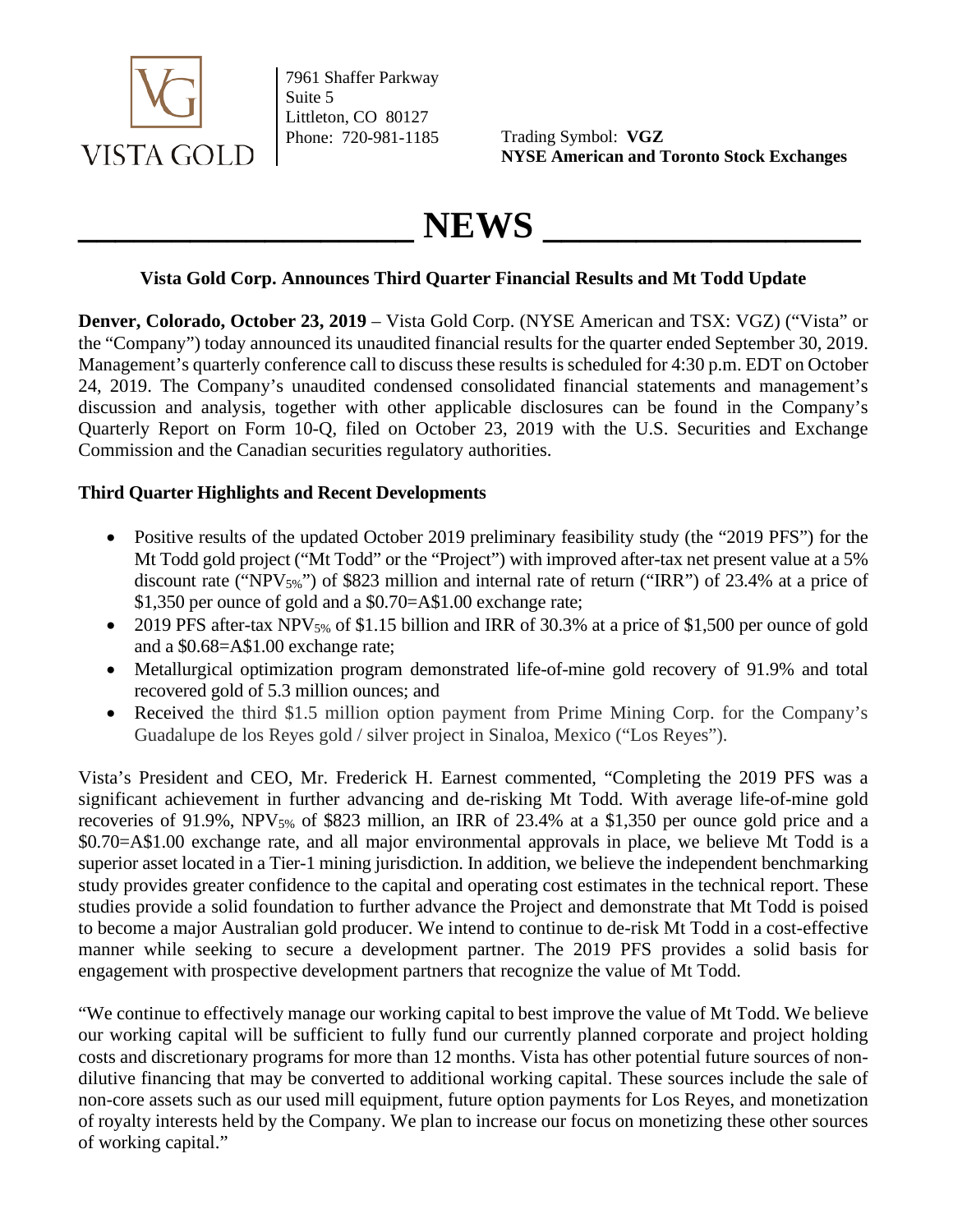### **Summary of Q3 2019 Financial Results**

Vista reported a net loss of \$2.5 million, or \$0.02 per share, for the three-month period ended September 30, 2019. The loss is comprised of \$2.3 million of operating expenses and a \$0.2 million mark-to-market loss on our investment in Midas Gold Corp. Operating expenses for the quarter include costs related to the 2019 PFS.

Working capital at September 30, 2019 was \$7.2 million, including cash and short-term investments of \$4.5 million. The Company has no debt.

## **Mt Todd Update**

*2019 PFS*

In September 2019, we announced the results of the 2019 PFS for the Project and in October 2019 we filed a technical report entitled "NI 43-101 Technical Report Mt Todd Gold Project 50,000 tpd Preliminary Feasibility Study Northern Territory, Australia" with an effective date of September 10, 2019 and an issue date of October 7, 2019. The 2019 PFS was based on the results of metallurgical testing, a comprehensive review of the Project and the re-design of elements of the process flow sheet, and most importantly, grinding circuit design changes. Key inputs that changed in the 2019 PFS include higher gold recoveries due to the finer grind size, a higher gold price, and improved foreign exchange rates.

These process improvement efforts resulted in revised estimates that reflect reduced estimated operating costs, increased projected gold recovery and higher gold production forecasts. In addition, we updated revenue, capital, and operating costs based on current market conditions and recent quotes from suppliers.

Vista retained GR Engineering Services of Perth, Australia to undertake an independent benchmarking study to assess the appropriateness of capital and operating cost estimates, construction and ramp-up schedules, owner's costs and key components of the Project, such as power supply.

#### *Metallurgical Optimization Program*

Vista's latest metallurgical test programs have confirmed: (1) the efficiency of ore sorting across a broad range of head grades and the natural concentration of gold in the screen undersize material prior to sorting; (2) the effectiveness of fine grinding and improved gold leach recoveries at an 80% passing grind size of 40 microns ("µm"); and (3) the selection of FLSmidth's VXP mill as the preferred fine-grinding mill.

Vista initiated a metallurgical optimization program (the "Program") following the issuance of its 2018 preliminary feasibility study ("2018 PFS"). The objective of the Program was to determine overall gold recoveries at finer grind sizes and evaluate the efficiency of the FLSmidth VXP mills as opposed to the Glencore ISA mills, which were contemplated in the 2018 PFS. As a result of this test work and related leach recovery tests, a final grind size of 80% passing 40µm was selected. The Program was completed during the third quarter of this year. The outcomes of the metallurgical testing and other findings were incorporated into the 2019 PFS.

In August 2019, the Company announced the results of the 2019 fine-grinding tests completed on samples of various grade ranges. These tests confirm that the Mt Todd ore can be efficiently ground to a finer final product size with lower power consumption in the grinding circuit than estimated in the 2018 PFS. Leaching the 40 $\mu$ m size material resulted in higher life-of-mine recoveries of 91.9% compared to 86.4%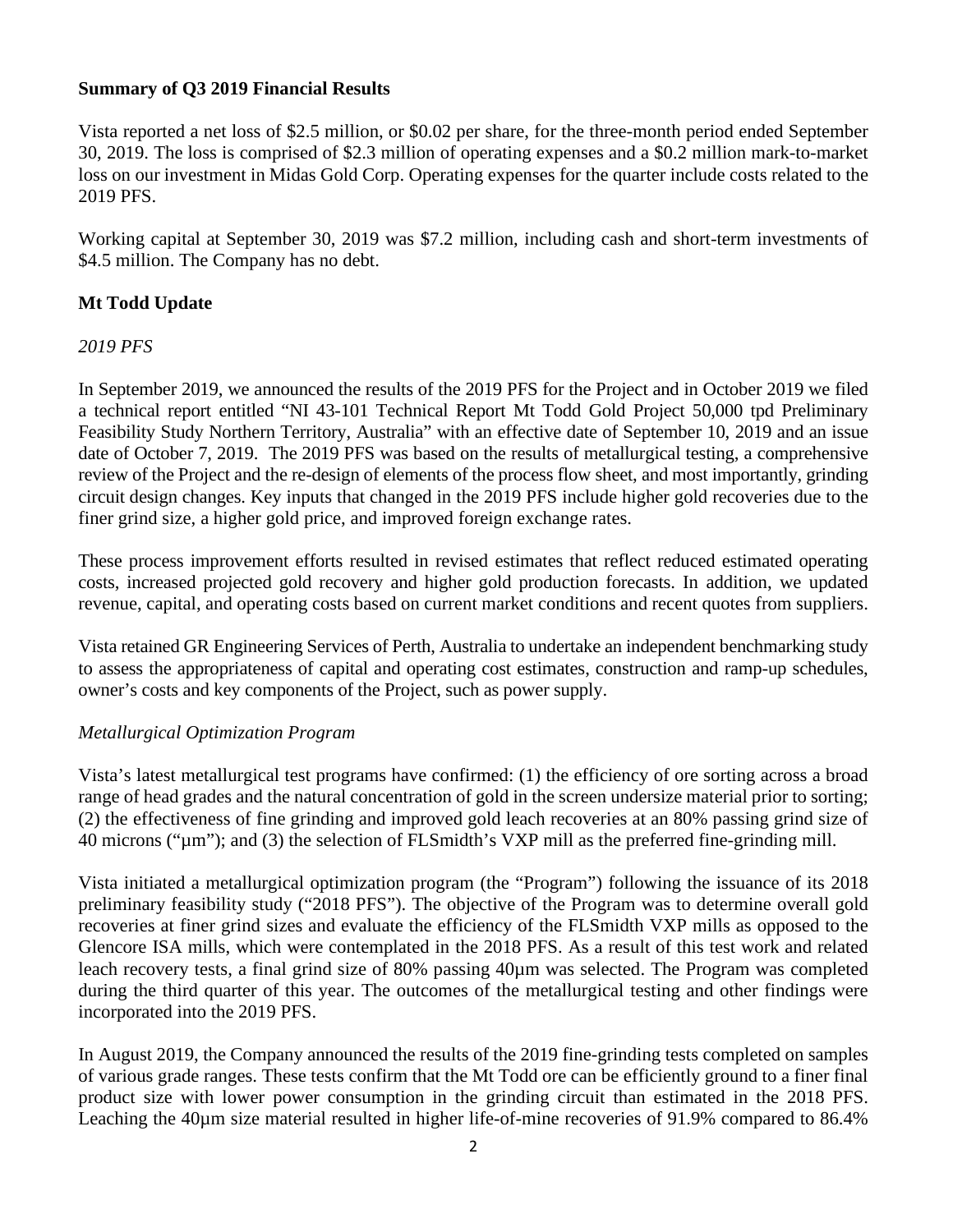in the 2018 PFS, and an estimated increase in total gold produced over the life of the mine of approximately 349,000 ounces. It also proved that at the 40µm target grind size, the tail grade is nearly constant within specific grade ranges.

#### **Project Mineral Reserves**

The 2019 PFS estimated total recovered gold at 5.3 million ounces. The table below presents the estimated mineral reserves for the Project.

| Mt Todd Gold Project Mineral Reserves – 50,000 tpd, 0.40 g Au/t cut-off and \$1,250 per ounce gold |                         |                |                                             |                         |                |                                             |                         |                |                                             |
|----------------------------------------------------------------------------------------------------|-------------------------|----------------|---------------------------------------------|-------------------------|----------------|---------------------------------------------|-------------------------|----------------|---------------------------------------------|
|                                                                                                    | <b>Batman Deposit</b>   |                |                                             | <b>Heap Leach Pad</b>   |                |                                             | <b>Total</b>            |                |                                             |
|                                                                                                    | <b>Tonnes</b><br>(000s) | Grade<br>(g/t) | <b>Contained</b><br><b>Ounces</b><br>(000s) | <b>Tonnes</b><br>(000s) | Grade<br>(g/t) | <b>Contained</b><br><b>Ounces</b><br>(000s) | <b>Tonnes</b><br>(000s) | Grade<br>(g/t) | <b>Contained</b><br><b>Ounces</b><br>(000s) |
| Proven                                                                                             | 72.672                  | 0.88           | 2.057                                       | ٠                       | ٠              | $\overline{\phantom{a}}$                    | 72.672                  | 0.88           | 2,057                                       |
| Probable                                                                                           | 135.015                 | 0.82           | 3.559                                       | 13.354                  | 0.54           | 232                                         | 148.369                 | 0.79           | 3,791                                       |
| <b>Proven &amp; Probable</b>                                                                       | 207,687                 | 0.84           | 5,616                                       | 13,354                  | 0.54           | 232                                         | 221,041                 | 0.82           | 5,848                                       |

*Note: Economic analysis conducted only on proven and probable mineral reserves. Thomas Dyer of Mine Development Associates is the Qualified Person responsible for developing mineral reserves for the Batman deposit. Dr. Deepak Malhotra of Resource Development Inc. is the Qualified Person responsible for the metallurgical data and program, and for developing mineral reserves for the heap leach. See "Cautionary Note to United States Investors" below.*

## **Management Conference Call**

A conference call with management to review our financial results for the third quarter ended September 30, 2019 and to discuss corporate and project activities is scheduled for October 24, 2019 at 4:30 p.m. EDT.

Participant Toll Free: 844-898-8648 Participant International: 647-689-4225 Conference ID: 1866315

This call will also be webcast and can be accessed at the following web location: <http://event.on24.com/r.htm?e=2116870&s=1&k=E81C5C34A6233FBE5019BA517017F58D>

This call will be archived and available at [www.vistagold.com](http://www.vistagold.com/) beginning October 24, 2019. An audio replay will be available for 21 days by calling toll-free in North America: 855-859-2056.

If you are unable to access the audio or phone-in on the day of the conference call, please email your questions to  $ir@vistagold.com$ .

All dollar amounts in this press release are in U.S. dollars, unless specified otherwise.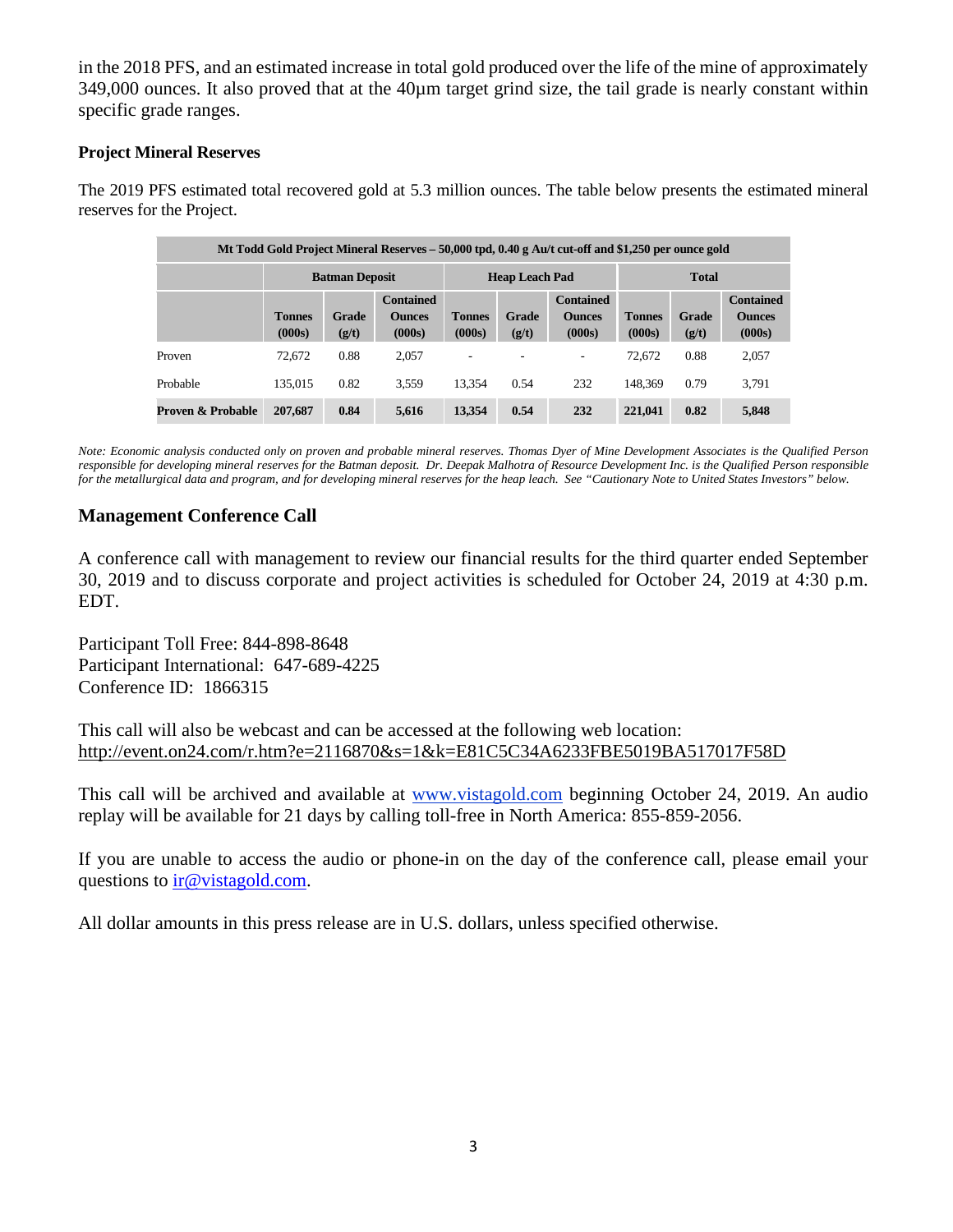#### **Technical Report on Mt Todd**

For further information on the Project and the 2019 PFS, see the Technical Report entitled "NI 43-101 Technical Report Mt Todd Gold Project 50,000 tpd Preliminary Feasibility Study Northern Territory, Australia", with an effective date of September 10, 2019 and an issue date of October 7, 2019, which is available on SEDAR and EDGAR, as well as on Vista's website under the Technical Reports section.

John Rozelle, Vista's Sr. Vice President, a Qualified Person as defined by National Instrument 43-101 – *Standards of Disclosure for Mineral Projects*, has approved the information in this press release.

### **About Vista Gold Corp.**

The Company is a well-funded gold project developer. Our principal asset is our flagship Mt Todd gold project in Northern Territory, Australia. Mt Todd is the largest undeveloped gold project in Australia. For further information, please contact Pamela Solly, Vice President of Investor Relations, at (720) 981- 1185.

#### **Forward Looking Statements**

This press release contains forward-looking statements within the meaning of the U.S. Securities Act of 1933, as amended, and U.S. Securities Exchange Act of 1934, as amended, and forward-looking information within the meaning of Canadian securities laws. All statements, other than statements of historical facts, included in this press release that address activities, events or developments that we expect or anticipate will or may occur in the future, including such things as our reserve estimates, projected NPV5%, IRR and total gold recovery at Mt Todd; Mt. Todd being poised to be a major Australian gold producer, the Company's future advancement of the Project, the Company continuing to de-risk Mt Todd in a cost-effective manner while seeking to secure a development partner for the Project, management being able to obtain appropriate reward for the Company's shareholders, the Company continuing to effectively manage its working capital and seeking to use the sale of non-core assets such as the Company's used mill equipment, future option payments for the Guadalupe de los Reyes gold/silver project, and monetization of royalty interests held by the Company to fund future working capital needs, process improvements at the Project being substantially realized in actual production our belief that process improvement efforts will result in reduced estimated operating costs, increased gold recovery and higher gold production at Mt Todd; our forecasts of revenue, capital, and operating costs; our belief that the Mt Todd ore can be efficiently ground to a finer final product size with lower power consumption in the grinding circuit than estimated in the 2018 PFS; that leaching the 40µm size material will result in higher life-of-mine recoveries of 91.9% compared to 86.4% in the 2018 PFS, and an increase in total gold produced over the life of the mine; our belief that at the 40µm target grind size, the tail grade is nearly constant within specific grade ranges; and our belief that Mt Todd is the largest undeveloped gold project in Australia are forward-looking statements and forward-looking information. The material factors and assumptions used to develop the forward-looking statements and forward-looking information contained in this press release include the following: no change to laws or regulations impacting mine development or mining activities, our approved business plans, mineral resource and reserve estimates and results of preliminary economic assessments, preliminary feasibility studies and feasibility studies on our projects, if any, our experience with regulators, our experience and knowledge of the Australian mining industry and positive changes to current economic conditions and the price of gold. When used in this press release, the words "optimistic," "potential," "indicate," "expect," "intend," "hopes," "believe," "may," "will," "if," "anticipate," and similar expressions are intended to identify forward-looking statements and forward-looking information. These statements involve known and unknown risks, uncertainties and other factors which may cause the actual results, performance or achievements of the Company to be materially different from any future results, performance or achievements expressed or implied by such statements. Such factors include, among others, uncertainty of resource and reserve estimates, uncertainty as to the Company's future operating costs and ability to raise capital; risks relating to cost increases for capital and operating costs; risks of shortages and fluctuating costs of equipment or supplies; risks relating to fluctuations in the price of gold; the inherently hazardous nature of mining-related activities; potential effects on our operations of environmental regulations in the countries in which it operates; risks due to legal proceedings; risks relating to political and economic instability in certain countries in which it operates; uncertainty as to the results of bulk metallurgical test work; and uncertainty as to completion of critical milestones for Mt Todd; as well as those factors discussed under the headings "Note Regarding Forward-Looking Statements" and "Risk Factors" in the Company's latest Annual Report on Form 10-K filed in February 2019 and other documents filed with the U.S. Securities and Exchange Commission and Canadian securities regulatory authorities. Although we have attempted to identify important factors that could cause actual results to differ materially from those described in forward-looking statements and forward-looking information, there may be other factors that cause results not to be as